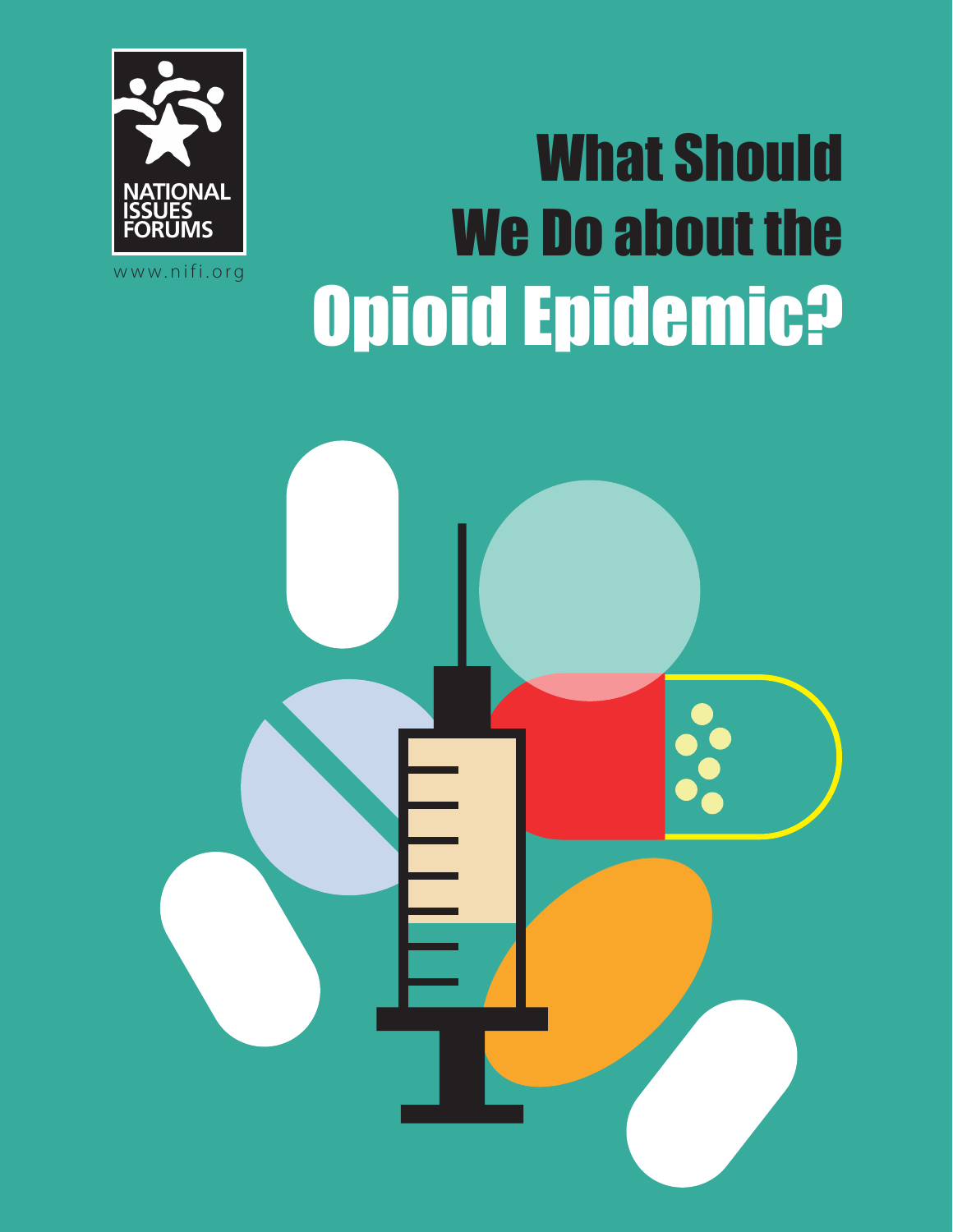# What should we do about the Opiod Epidemic?



OPIOID ADDICTION HAS EMERGED in the last decade as a deadly new threat to the health of Americans. More than 64,000 people died of drug overdoses in 2016, most of them from opioids. Overdoses have become the leading cause of death for Americans under 50, with two-thirds of the deaths caused by opioids.

This is an especially complex challenge because, unlike other addictive drugs that have primarily come into the United States from abroad, opioids have been made and prescribed right here. Only in the most recent stages of the epidemic, as desperate addicts turned to heroin and synthetic fentanyl, has smuggling of these substances across our borders become an issue.

How do we confront this epidemic? It clearly is a danger to public health, and for some it is a question of ensuring that we make more resources available to treat addiction and connect people with those resources. Others, who see it as a threat to the safety of communities, say that the appropriate response is more law enforcement and regulation; doctors need to continue prescribing pain medication, but we need to figure out how much and for whom. And for some people, it is important to maintain focus on our individual rights to privacy and self-determination, not to be swept away by the crisis of the moment.

*What should we do to reduce the opioid epidemic facing our communities?* This issue guide is a framework for citizens to work through these important questions together. It offers three different options for deliberation, each rooted in different, widely shared concerns and different ways of looking at the problem. The resulting conversation may be difficult, as it will necessarily involve tensions between things people hold deeply valuable, such as a collective sense of security, fair treatment for all, and personal freedom. No one option is the "correct" one; each includes drawbacks and trade-offs that we will have to face if we are to make progress on this issue. They are not the only options available. They are presented as a starting point for deliberation.

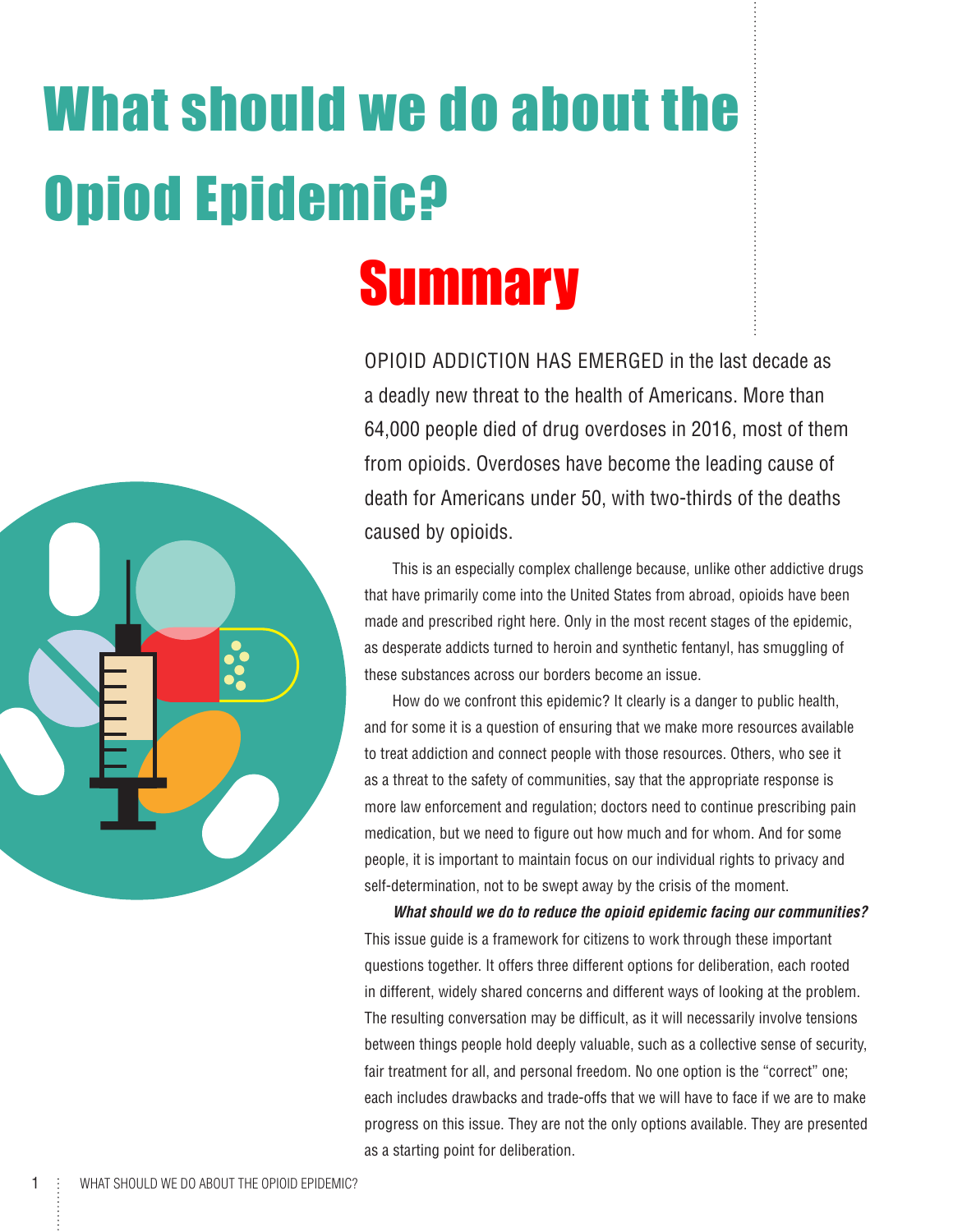

# Option 1:

### Focus on **Treatment** for All

**Summary** THIS OPTION SAYS THAT, GIVEN THE RISING NUMBER OF DEATHS FROM OPIOIDS, WE MUST DEVOTE CONSIDERABLY MORE RESOURCES TO TREATMENT IN ORDER TO MAKE ANY REAL HEADWAY IN TURNING AROUND THE EPIDEMIC. Addiction is primarily a medical and behavioral problem and those are the best tools for combating the crisis. Treatment should be available on demand for anyone who wants it. At the same time, the pharmaceutical companies that have profited from making and promoting opioid painkillers need to contribute more to the solution.

### **A Primary Drawback**

*This option does little to stop people from becoming addicted in the first place*. *As the number of people who are addicted rises, ambitious treatment programs become more difficult to carry out.* 

| <b>ACTIONS</b>                                                                                                                              |   | <b>DRAWBACKS</b>                                                                                                              |
|---------------------------------------------------------------------------------------------------------------------------------------------|---|-------------------------------------------------------------------------------------------------------------------------------|
| <b>Greatly expand the number of treatment</b><br>centers, especially long-term facilities.                                                  |   | More treatment centers will be located in<br>neighborhoods around communities where they<br>could well pose problems.         |
| Require that all treatment be fully covered by<br>both private and government-funded health<br>insurance plans.                             |   | $\blacktriangleright$ Treatment on demand will require a huge<br>investment of public and private money.                      |
| Release low-level offenders from prison and<br>send them to mandatory treatment.                                                            |   | Releasing low-level offenders will put them back<br>on the streets, where they could commit crimes<br>to support their habit. |
| Require drug companies to put more of their<br>profits into creating less-addictive painkillers.                                            | ► | Requiring new research will drive up the cost of<br>pain medicine.                                                            |
| <b>Ensure that treatment efforts include</b><br>support for long-term recovery.                                                             |   | With limited resources, the availability of<br>treatment opportunities may be diminished.                                     |
| Expand use of alternative treatments for pain,<br>such as physical therapy and meditation, to<br>reduce the number of opioid prescriptions. |   | This would leave many patients suffering<br>from severe pain. This appoach may only<br>work for a small subset of people.     |
|                                                                                                                                             |   |                                                                                                                               |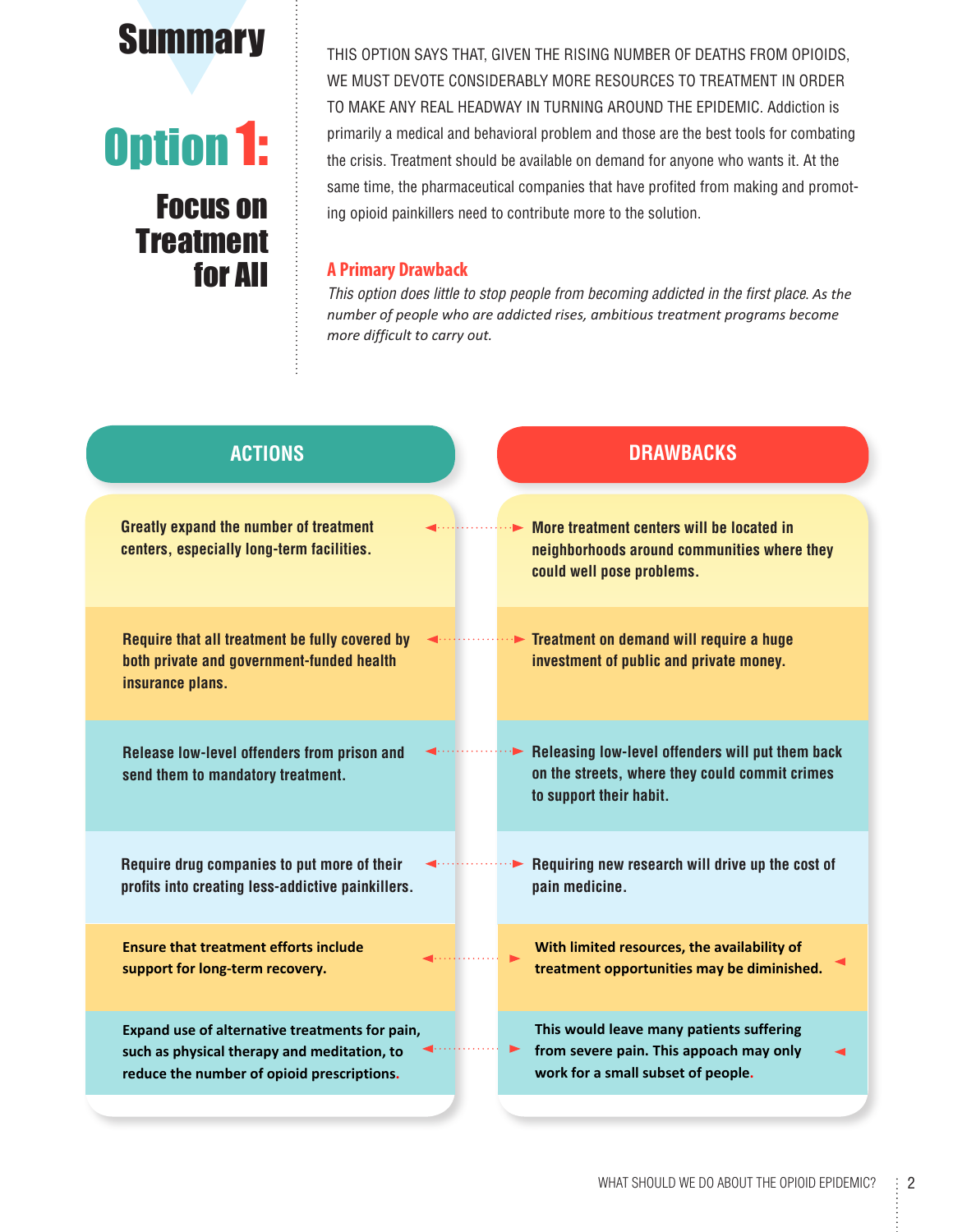

### Option 2: Focus on Enforcement

THIS OPTION SAYS THAT OUR HIGHEST PRIORITY MUST BE KEEPING OUR COMMUNITIES SAFE AND PREVENTING PEOPLE FROM BECOMING ADDICTED IN THE FIRST PLACE. Strong enforcement measures are needed, including more arrests and harsher sentences for dealers, distributors, and overprescribing doctors. And we should take tougher measures to cut off the supply of drugs at the source. Addiction to opioids and other hard drugs brings with it crime and other dangers, and closing our eyes to these dangers only makes the problem worse. Mandatory drug testing for more workers is needed. In the long run, a tough approach is the most compassionate.

#### **A Primary Drawback**

*This option criminalizes a public health problem and makes it less likely those who are addicted will seek treatment.*

| <b>ACTIONS</b>                                                                                                                                                                  | <b>DRAWBACKS</b>                                                                                                                                                                                                 |
|---------------------------------------------------------------------------------------------------------------------------------------------------------------------------------|------------------------------------------------------------------------------------------------------------------------------------------------------------------------------------------------------------------|
| <b>Sharply increase law enforcement and</b><br>sentencing for drug dealing and distributing.                                                                                    | Longer sentences will result in many more<br>people in prisons that are already dangerously<br>overcrowded and underfunded.<br>This could lead to disparate enforcement of<br>the law targeting people of color. |
| Increase mandatory drug testing for people on<br>public assistance, students, public employees,<br>and teachers.                                                                | $\cdots$ More testing means drug users will be less<br>likely to try to look for jobs.                                                                                                                           |
| Pursue legal action against drug companies<br>that marketed or proliferated these<br>dangerous pain killers.                                                                    | $\blacktriangleright$ Such actions may discourage drug<br>companies from developing other less<br>harmful pain medications.                                                                                      |
| <b>Closely monitor physicians prescription</b><br>practices (# of prescriptions, # of pills,<br>duration of prescriptions) and hold them<br>accountable if abuses are apparent. | $\blacktriangleright$ People may find it more difficult to get the<br>pain medications that they need and may<br>turn to illegal drugs instead.                                                                  |
| <b>Educate community members about effective</b><br>youth and adult opioid prevention strategies.                                                                               | •• Community members may not believe in<br>the value of prevention when there is an<br>opioid epidemic.                                                                                                          |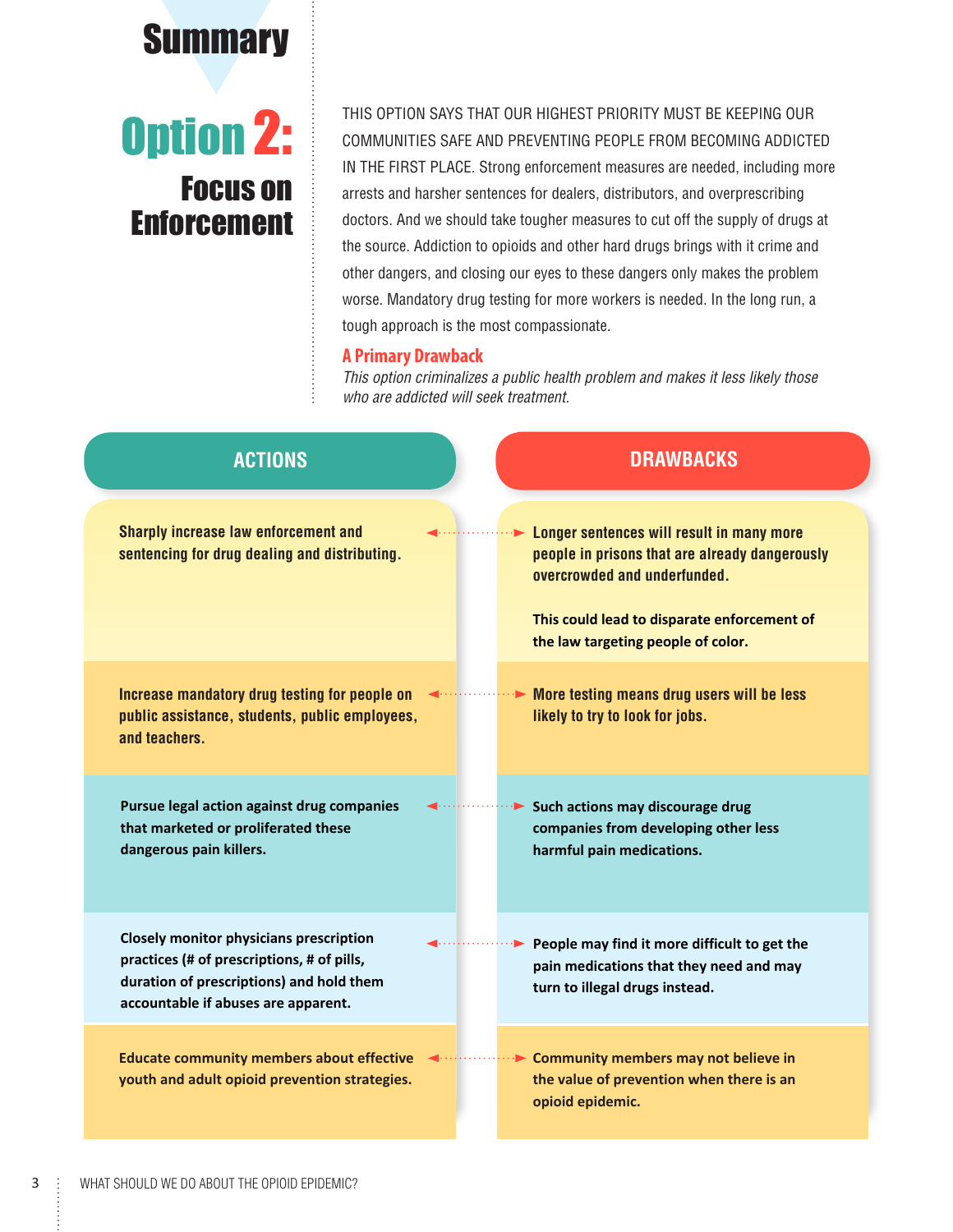## **Summary**

### Option 3: Focus on **Individual Choice** and Reducing Public Harm

THIS OPTION RECOGNIZES THAT SOCIETY CANNOT FORCE TREATMENT ON PEOPLE.

We should not continue to waste money on a failed "war on drugs," but focus instead on reducing overdoses. Only those who wish to be free of addiction end up recovering. We should be clear that crime will not be tolerated, but if people who use drugs are not harming society or behaving dangerously, they should be tolerated and allowed to use safely, even if they are damaging their own lives. Those who do not or cannot make the decision to get well should not be required to do so, and communities shouldn't spend their limited resources trying to force treatment on people.

#### **A Primary Drawback**

*This option makes addiction seem okay.*

| <b>ACTIONS</b>                                                                                                                                                    | <b>DRAWBACKS</b>                                                                                                                                    |
|-------------------------------------------------------------------------------------------------------------------------------------------------------------------|-----------------------------------------------------------------------------------------------------------------------------------------------------|
| All primary care physicians should screen for<br>drugs and alcohol addiction and ensure<br>patients who need help are aware of<br>treatment and recovery options. | $\blacktriangleright$ People may be more reluctant to go to their<br>doctor if physicians will pry into the<br>personal behavior of their patients. |
| Set up community-based centers where people<br>who are addicted can inject drugs safely.                                                                          | Such "safe places" could actually promote<br>and encourage drug use.                                                                                |
| <b>Educate community members and</b><br>physicians about available options for<br>treatement and prevention, including<br>medically assisted treatment.           | People can't be forced to get help. Only<br>those who wish to be free of addiction end<br>up recovering.                                            |
| Equip all police with naloxone, an overdose-<br>treatment drug, and make it available cheaply<br>and without prescription.                                        | Police and paramedics will be out treating over-<br>doses when they could be chasing criminals or<br>treating heart attacks.                        |
|                                                                                                                                                                   |                                                                                                                                                     |